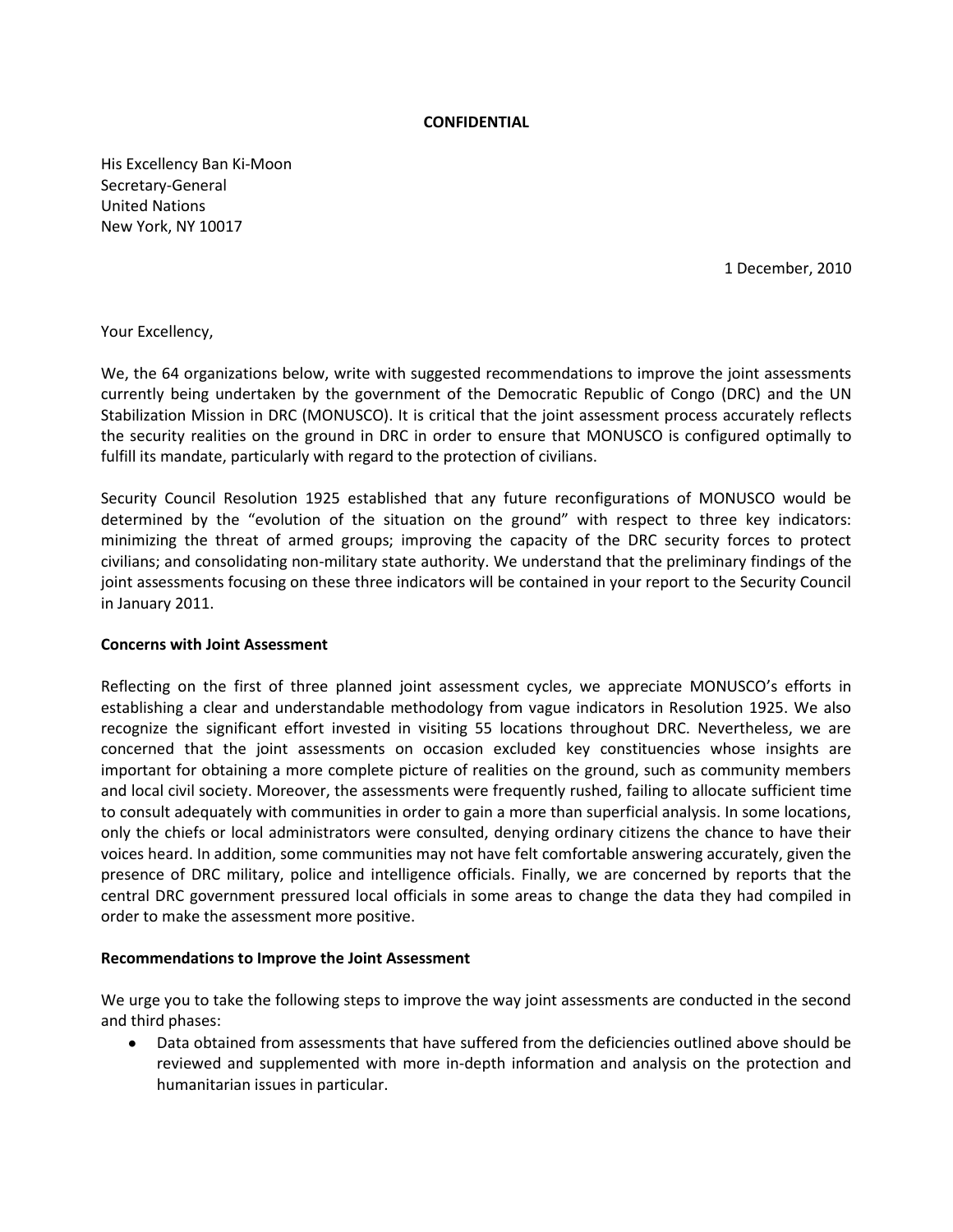- Community members (women and men, IDPs and host communities, and the various ethnic groups  $\bullet$ present) should be systematically consulted as part of the joint assessment process. Established good practice should be observed to give all groups an opportunity to express themselves freely, including interviewing men and women separately, without the presence of security services, and with safeguards for confidentiality.
- The selection of communities to be consulted should ensure that a range of community interests is represented.
- Local civil society, NGOs, the Humanitarian Country Team and the UN Country Team should be systematically consulted as part of the joint assessments at the local/provincial level.
- The UN Country Team members participating in the joint assessments should also be given full opportunity to present analysis of the protection and humanitarian situation, which should be fully taken on board in the overall analysis.
- Assessments should be planned to allow adequate time to consult all relevant stakeholders in each location on their analysis of the situation.
- It should be made clear to the DRC government that the UN will not tolerate any attempts to alter the information obtained during the assessments.

The joint assessment has derived some important feedback from communities about the valuable role played by MONUSCO. We are confident that implementing the recommendations above will help to ensure a more effective joint assessment process. We urge you to use joint assessment reports based on reliable information from the community level to reconfigure MONUSCO in order to maximize the distribution of limited resources.

Finally, in addition to a thorough and effective joint assessment, it remains crucial for MONUSCO to improve its reporting on protection of civilians issues. We urge you to include in regular Secretary General reports clear data regarding civilians killed, raped, wounded, displaced and forcibly recruited and to detail the actions undertaken to mitigate these threats.

Yours sincerely,

# **Representatives of the following 64 NGOs**

### - **Organizations from DRC:**

AADH; Action de Promotion et d'Assistance pour l'Amélioration du Niveau de Vie des Population (APANAVIP); Action des Chrétiens pour l'Abolition de la Torture au Nord Kivu (ACAT/North Kivu) ; Action Globale pour la promotion Sociale et la Paix ; AHDI ; Appuis aux Femmes Diminuées et Enfants Marginalisés (AFEDEM) ; APROSEM ; ASADHO ; Association des femmes ménagères pour le développement des personnes de 3ème âge (AFEMED) ; Association des Volontaires au Congo (ASVOCO) ; ASSODIP ; Blessed Aid ; CAFED ; Campagne pour la Paix ; Centre d'Appui pour le Développement Rural Communautaire (CADERCO) ; Centre de Promotion Socio-Sanitaire (CEPROSSAN) ; Centre de Recherche sur l'Environnement, la Démocratie et les Droits de l'Homme (CREDDHO) ; Centre d'Observation des Droits de l'Homme et d'Assistance Sociale (CODHAS) ; Centre pour la Paix et le Droits de l'Homme (CPDH) ; Coalition pour Mettre Fin à l'Utilisation des Enfants Soldats ; Collectif des Organisations des Jeunes Solidaires du Congo (COJESKI) – Kinshasa ; Conseil Régional des Organisations non Gouvernementales de Développement (CRONGD) - Nord Kivu ; Département Femme et Famille (DFF)/Eglise du Christ au Congo (ECC) - Nord Kivu ; Fondation